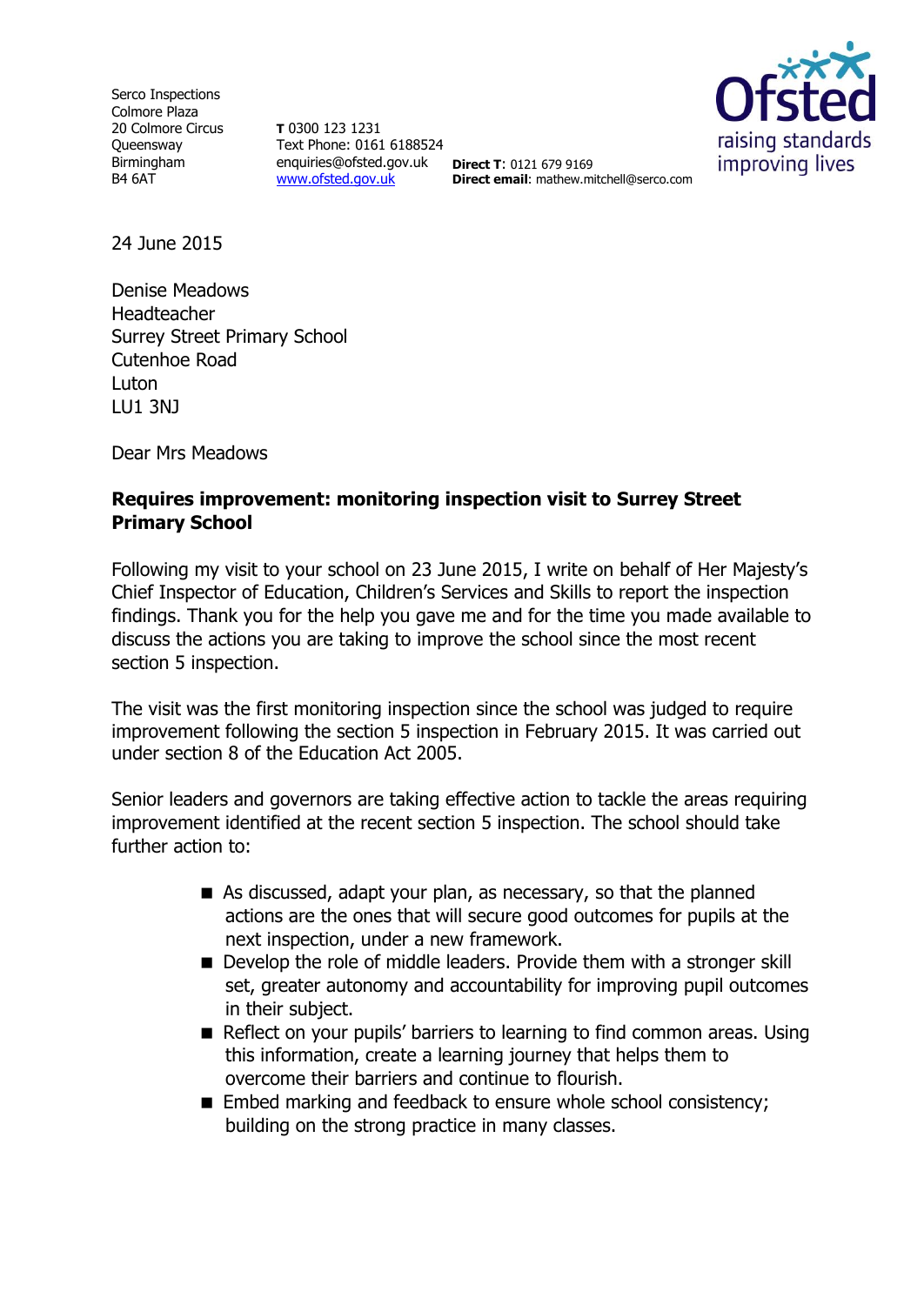

## **Evidence**

During the inspection, meetings were held with you and your senior leadership team, middle leaders, representatives from the governing body and a representative of the local authority. We discussed the actions taken since the last inspection and reviewed the school action plan and the 'requires improvement' action plan. We carried out an extended tour of the school together and observed the quality of teaching, spoke to pupils and looked at books. With your senior leaders, we discussed the provisional data for 2015 and the key characteristics of the school.

The context of the school remains the same since the section 5 inspection. Concerns raised by the school about the initial inspection outcome for Early Years Foundation Stage were reviewed and the provision is now graded as good by Ofsted.

## **Main findings**

You, other senior leaders and the governing body have a clear vision of what needs to be done to improve learning outcomes for pupils. All leaders recognise the need for additional challenge in lessons and accurately link this to the need for several teachers to convey higher expectations of pupils. We saw evidence of raised expectations in some lessons and you identified the link between this and better learning outcomes. To help facilitate additional challenge, you have introduced three difficulty levels into class activities, and pupils self-select the task they feel best helps their learning. We saw this approach used successfully in several classes.

Staff have a good understanding of the challenges faced by your pupils and adapt their teaching to support those who have additional needs, such as no understanding of English or limited school experience. Middle leaders are reflective in their practice and look at work books, team teach with colleagues and share their findings with senior leaders. Your team is using this information to improve learning outcomes in subjects such as geography and physical education.

You have ensured that your marking policy is understood by all staff and expect it to be used consistently throughout the school. Where you do not see the policy applied, your team takes action to clarify school marking expectations. Pupils are aware of what they need to do to improve, and know how to use their targets and the marking scheme, responding appropriately to teachers' comments in their work books.

Senior leaders fulfil their roles effectively. Succession planning is well thought out and long-term school success is at the centre of the staffing plans for next year.

Throughout the visit, pupils displayed a positive attitude to their learning and were proud of their achievements. Work in books is well presented and classrooms are ordered, stimulating learning environments. School policies (with the exception of